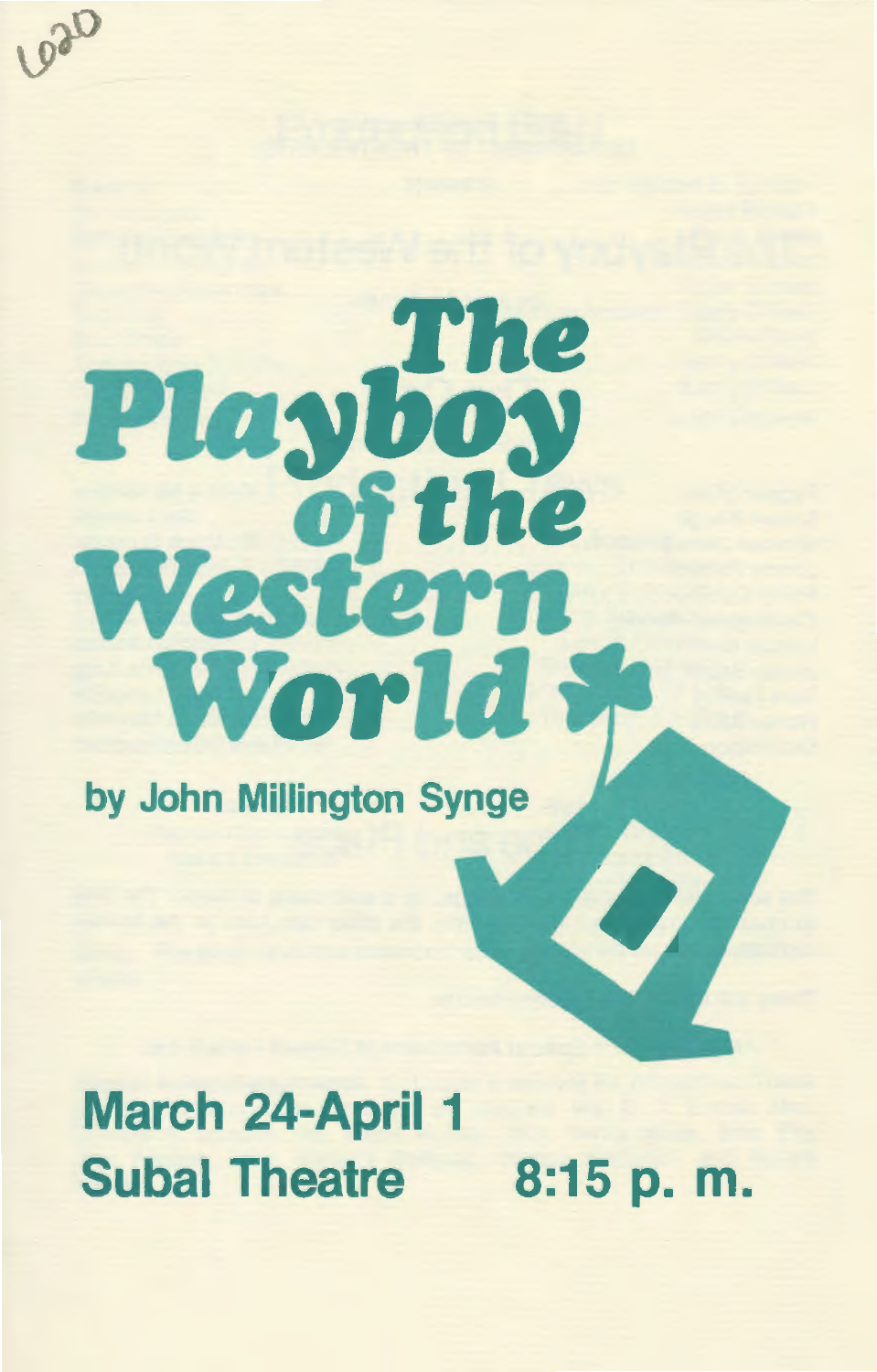Boise State University DEPARTMENT OF THEATRE ARTS

presents

# **"The Playboy of the Western World"\***

by John M. Synge

# **The Cast**

(In Order of Appearance)

| Michael James Flaherty  Mack Guymon |  |
|-------------------------------------|--|
|                                     |  |
|                                     |  |
|                                     |  |
|                                     |  |
|                                     |  |
|                                     |  |
|                                     |  |
|                                     |  |

#### **Time and Place**

The action takes place near a village, on a wild coast of Mayo. The first Act passes on an evening of autumn, the other two Acts on the following day.

There will be two brief intermissions.

\*Produced with Special Permission of Samuel French, Inc.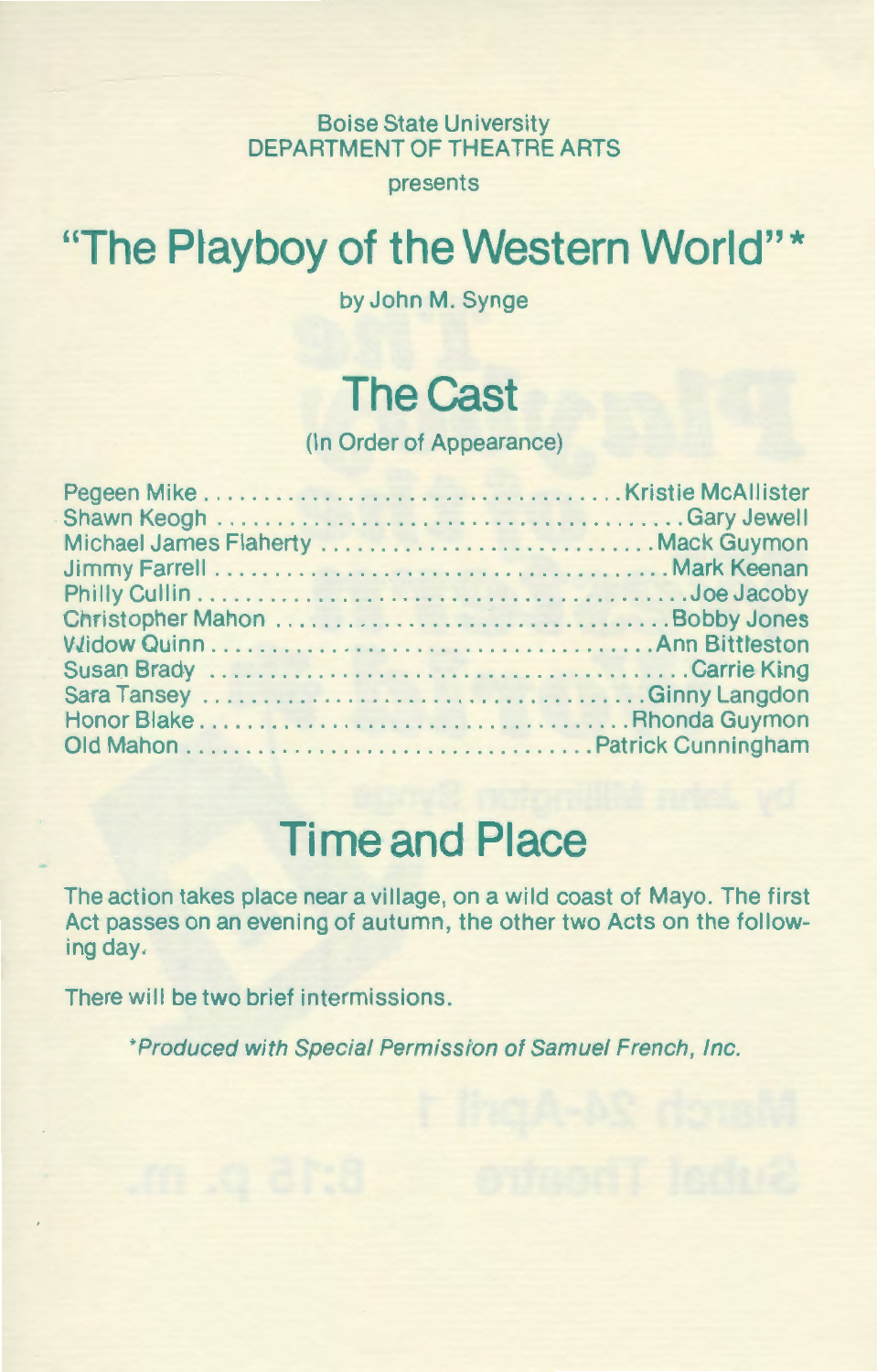# **Production Staff**

| Publicity Charles Lauterbach, Kathy O'Neill |  |
|---------------------------------------------|--|
|                                             |  |
|                                             |  |
|                                             |  |
|                                             |  |

#### **Production Crews**

**Lighting**  Leslie Fowler

**Properties**  Richard Trevino Beth Somerton

**Costumes**  Melanie Yellen

**Sound**  Patrick Cunningham Nancy Frederick

**Scenery**  Student Employees: Larry Babcock Ann Bittleston Leslie Fowler Bruce Richardson Members of TA 118: Technical Theatre

**Ushers**  Richard Trevino Gerry Bryant Members of Alpha Omicron Pi Sorority

**Note:** Pre-show and intermission music performed on authentic Irish pipes.

**Special Acknowledgements:** E. Costin Frederick for properties. Thank you for donating costumes and old clothes: Ms. E. T. Evans, Mrs. Chester A. Murphy, Ms. Marie Murray, Mrs. Henry Miller, Mrs. Ella Mae Winans, Mrs. Barbara Belknap. Nancy Frederick and Nancy Harms.